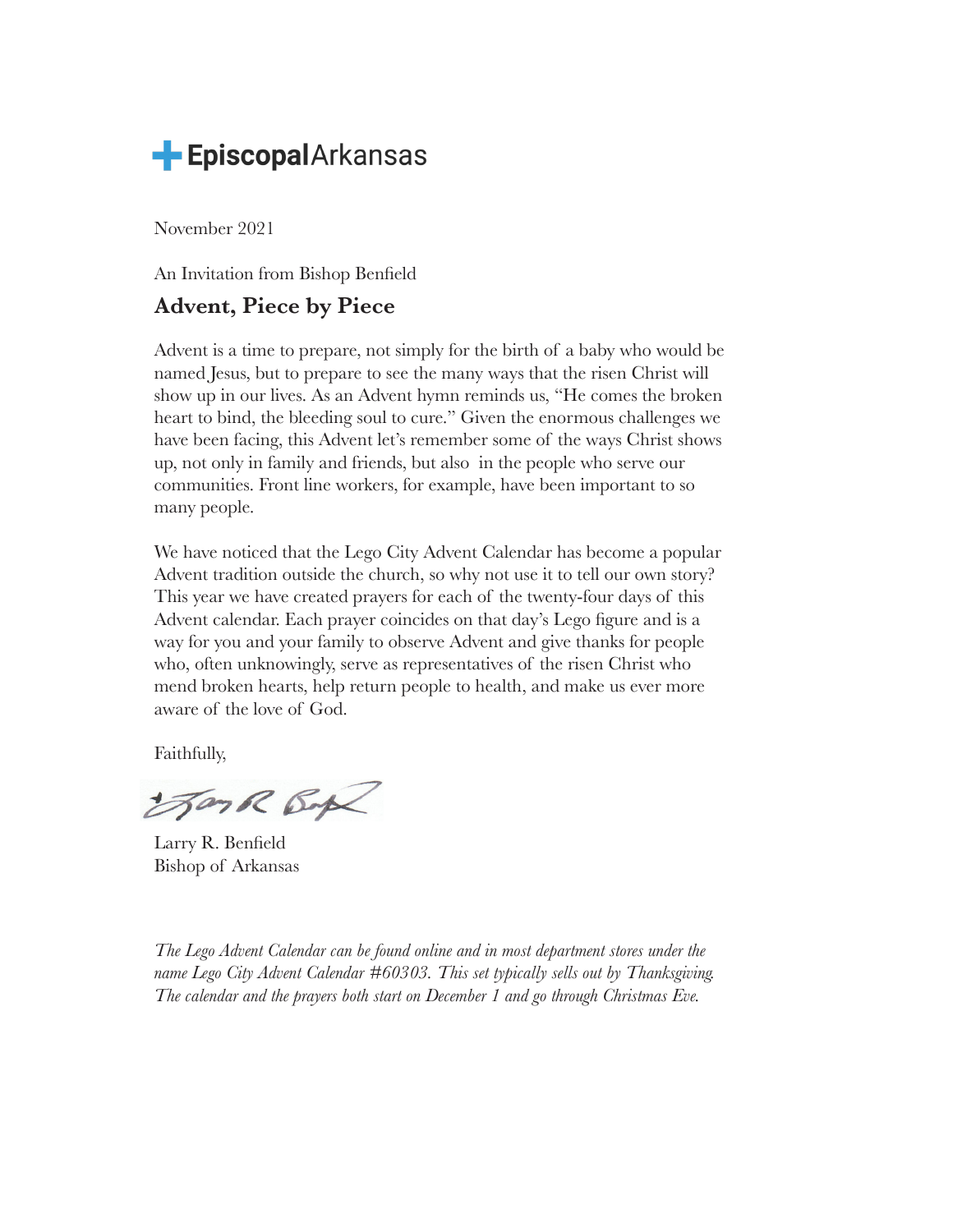- EpiscopalArkansas

- EpiscopalArkansas

DAY<sub>1</sub>

God, we remember those today who drive us and those who live around us and ask that they feel your peace.

## DAY<sub>2</sub>

God, be with those who work in city offices this season, that they might find joy in their service.

**EpiscopalArkansas** 

## DAY 3

We pray for the postal workers who delivers our messages to loved ones throughout the holidays.

**EpiscopalArkansas** 

DAY<sub>4</sub> We pray for the ambulances drivers, that they may swiftly and safely carry those who are sick.

**EpiscopalArkansas** 

**EpiscopalArkansas** 

DAY<sub>5</sub>

We thank you for our police officers who keep us safe in times of trouble.

DAY 6

We ask for peace and mercy for all those who work in the justice system.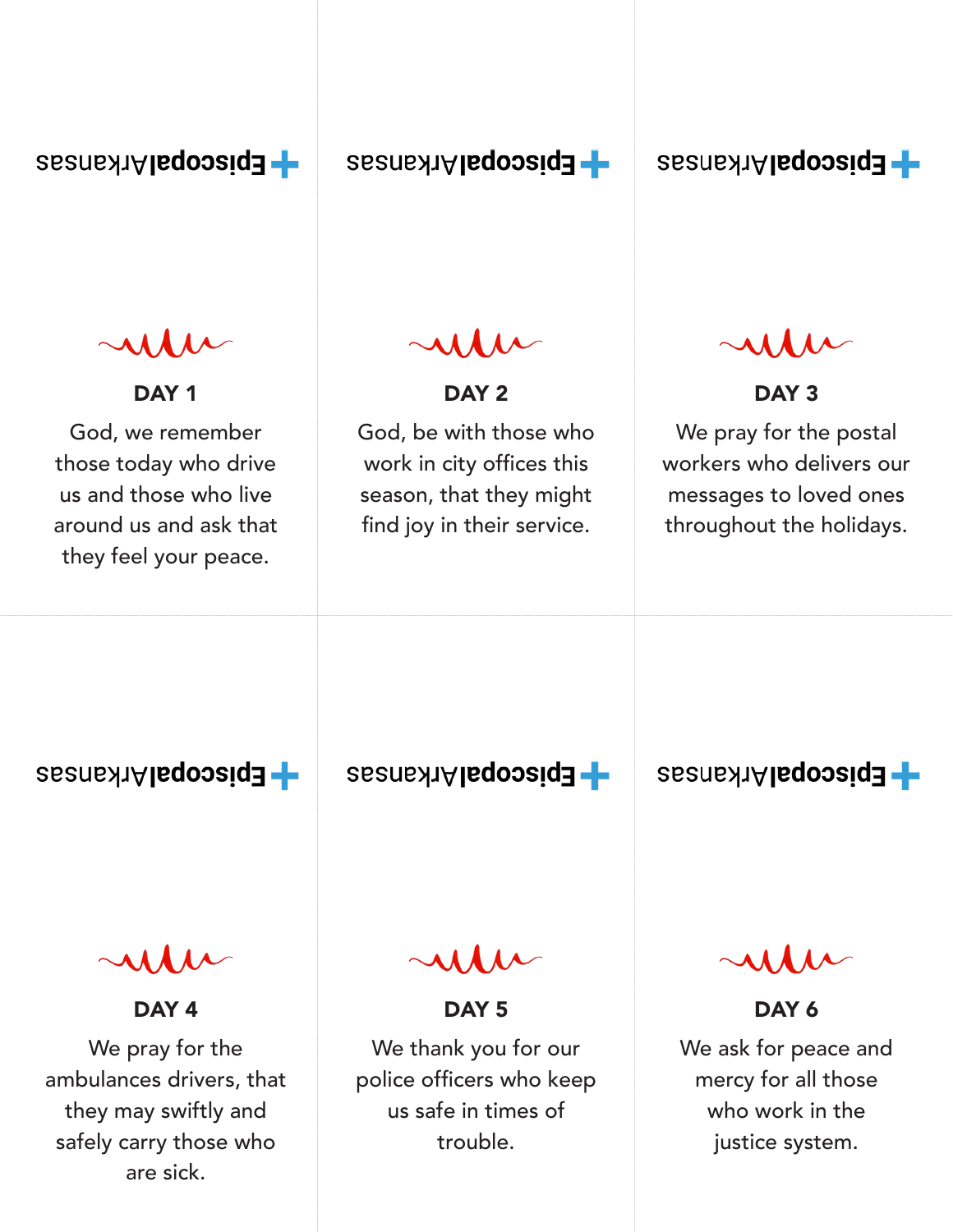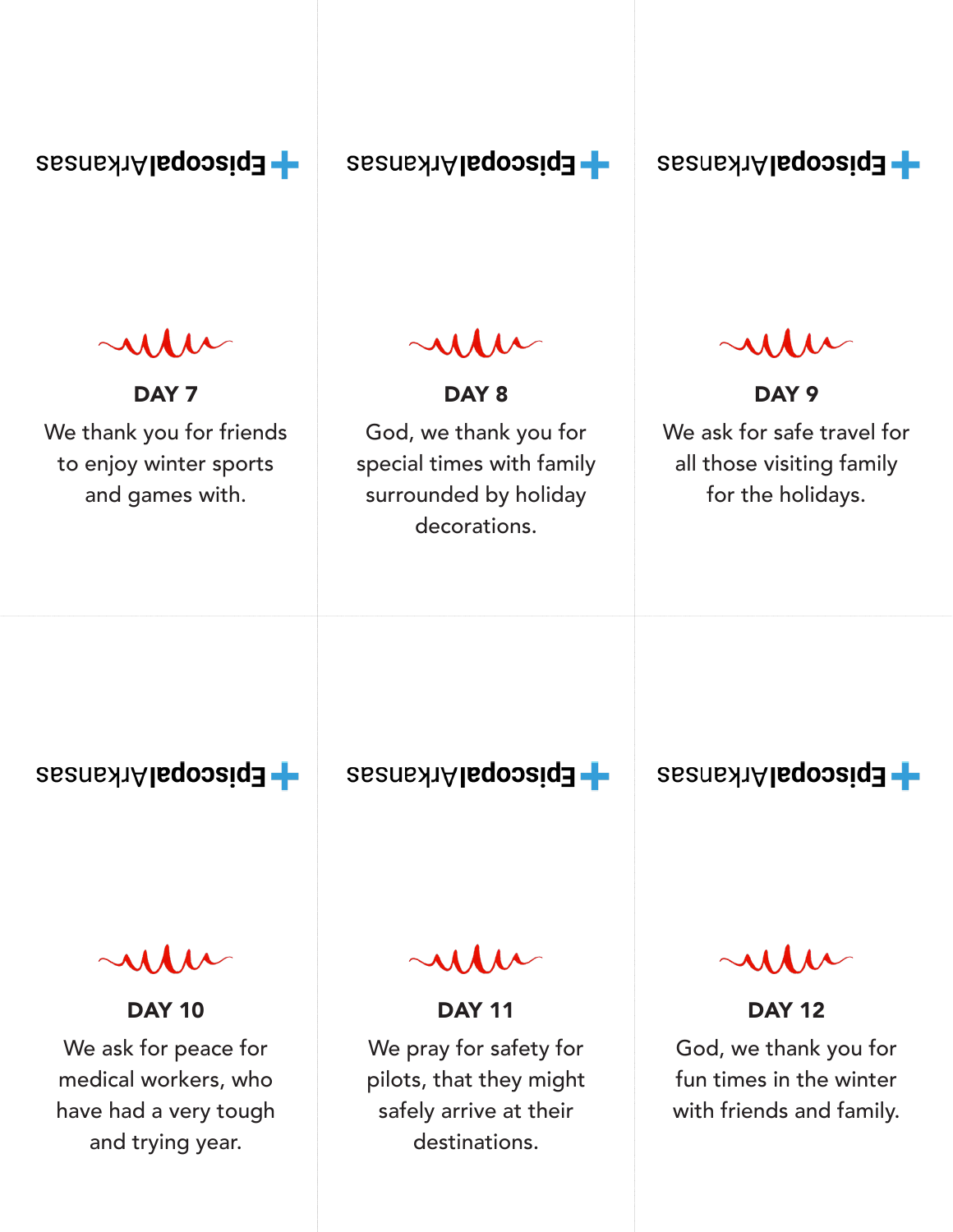

and services, and we pray for their safety.

they serve with a generous heart.

work with our hands,

and we ask for blessings on all who do.